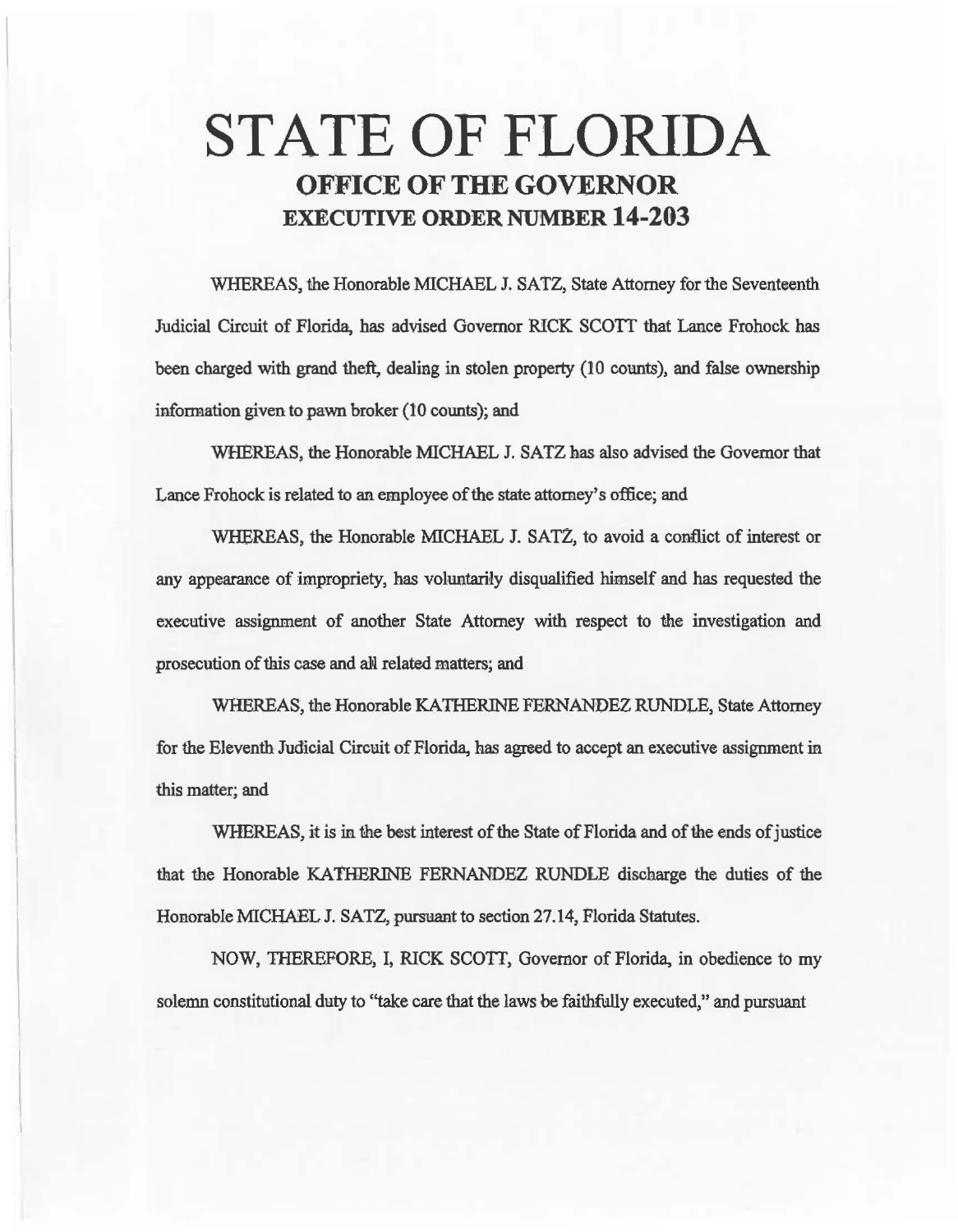to the Constitution and laws of the State of Florida, issue the following Executive Order, effective immediately:

### Section 1.

The Honorable KATHERINE FERNANDEZ RUNDLE, State Attorney for the Eleventh Judicial Circuit of Florida, referred to as the "Assigaed State Attorney»' is assigned to discharge the duties of the Honorable MICHAEL J. SATZ, State Attorney for the Seventeenth Judicial Circuit of Florida, as they relate to the investigation, prosecution and all matters related to Lance Frohock.

#### Section 2.

The Assigned State Attorney or one or more Assistant State Attorneys and Investigators, who have been designated by the Assigned State Attorney, shall proceed immediately to the Seventeenth Judicial Circuit of Florida, and are vested with the authority to perform the duties prescribed herein.

#### Section 3.

All residents of the Seventeenth. Judicial Circuit are requested, and all public officials are directed~ to cooperate and render whatever assistance is necessary to· the Assigned State Attorney, so that justice may be served.

#### Section 4.

The period of this Executive Assignment shall be for one (1) year, to and including July 2, 2015.